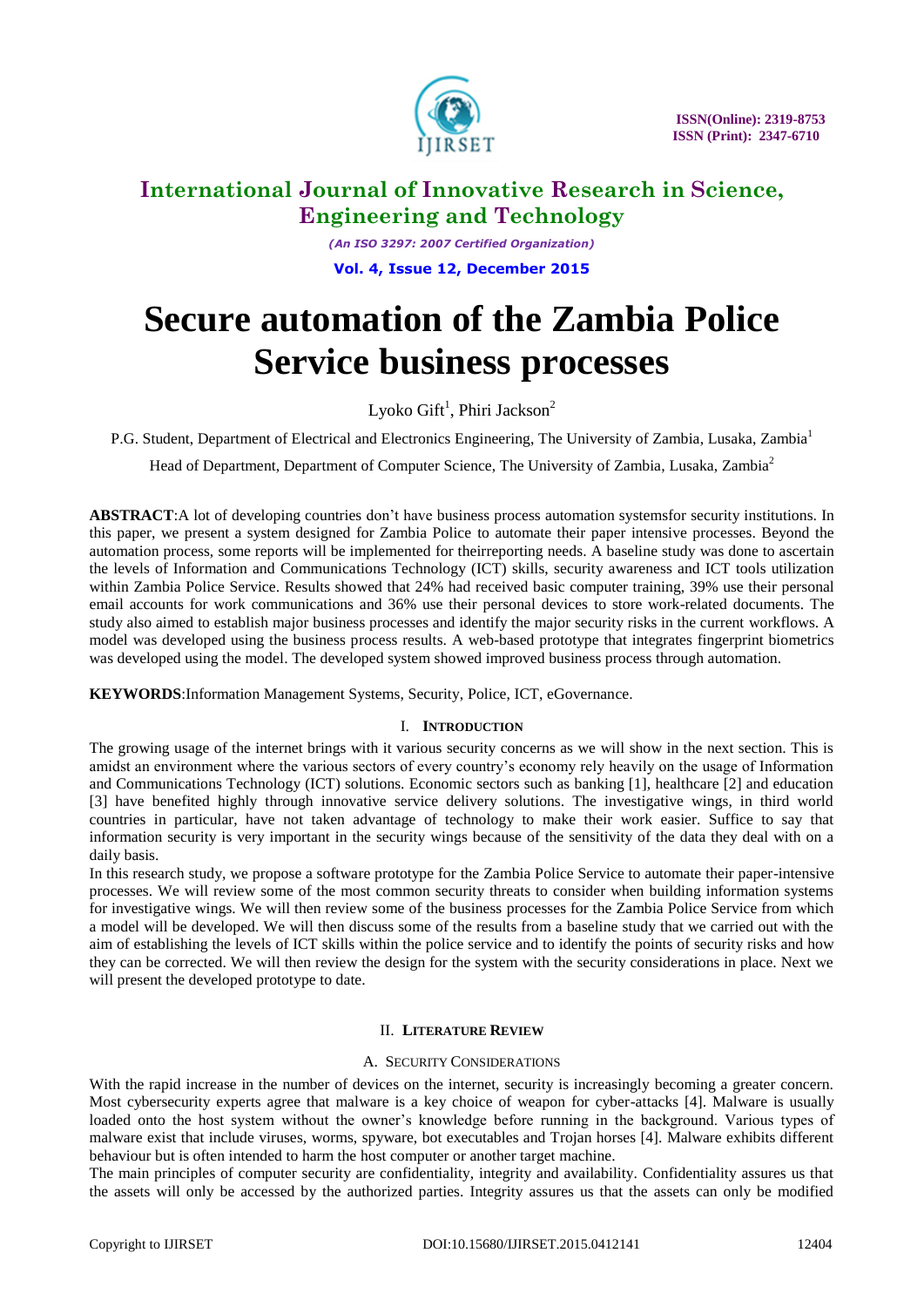

*(An ISO 3297: 2007 Certified Organization)*

### **Vol. 4, Issue 12, December 2015**

through authorized mechanisms by the authorized parties. Lastly, availability assures us that the assets will be accessed in a timely manner [4], [5]. When the last principle is not met, the result is a denial of service [5]. There are various mechanisms of carrying out a denial of service attack.

Due to the fact that huge amounts of information are shared on a daily basis, we will address some more aspects of security in relation to Information Security. These are authentication, access control and non-repudiation [6].

Authentication is the process of ensuring that the person sending or receiving information is who they claim to be. Access control deals with who can access information usually based on their rights. This is often implemented by using mechanisms such as usernames, passwords, biometrics and other mechanisms. Non-repudiation deals with a way of ensuring that a person cannot deny a transaction they previously performed [6]. This is especially important in electronic commerce. Various methods such as digital signatures, certificates and cryptographic technologies are employed here to ensure non-repudiation.

In addition, it is important to note that there are three main elements that affect security. These involve the people, the policies and procedures in place and the choice of technology that is used [6]. In this paper, we will concentrate on the technological aspects of security. There are a number of various threats that arise from the use of the internet. The threats can be loosely placed into three categories. These are hardware, software and network attacks [4].

Hardware attacks are those that are targeted at the hardware that hosts an asset of interest. The hardware attacks are comprised of hardware Trojan, illegal clones and side channel attacks. The existing mechanisms to counter these attacks include tamper-resistant hardware, trusted computing base, hardware watermarking and obfuscation [4].

Software attacks are usually targeted at software vulnerabilities within applications. Some of the most common attacks arise from software programming bugs such as poor memory management, race conditions and mismanaged user access privileges. Other attacks arise from software design bugs and deployment errors. The countermeasures against these attacks include secure coding practices such as type checking, runtime error and program transformation. The other measures are code obfuscation to prevent generation of code from installed assemblies, secure design and development and implementation of formal methods during the software life cycle.

The network threats include message privacy, spoofing, network protocol attacks and replay of messages [4], [7].

When a message is transmitted over the internet, it is possible to intercept it by a third party. Depending on the encryption method used during transmission, the messages might still be susceptible to interpretation [7] thereby exposing the privacy that the communicating parties expect. The technique where an attacker places themselves between two communicating parties is known as man-in the middle attack [8].

Message spoofing is a technique where an attacker falsifies the origin of a message and sends it to an unsuspecting entity on the same network. The attacker can wait for some time to eavesdrop on the authentication information between a legitimate entity and the service provider [7] and then use that information to masquerade as the victim.

Network protocol attacks are attacks that capitalize on the inherent vulnerabilities that exist within a protocol [4]. By exploiting a given vulnerability, an attacker can have access to all kinds of information from the victim's machine.

It is also possible to replay the authentication messages in order to impersonate a legitimate user. This attack tries to convince the server that the communication is coming from an authenticated user [7].

There are various countermeasures in existence for network attacks. One of the most common mechanisms is the use of the firewall for filtering traffic and allowing only specific kind of traffic. The traffic can be filtered out by the type of protocol, port number or content depending on the type of firewall that is in use. The second mechanism is the intrusion prevention and detection that aid in preventing or detecting a cyber-attack while it is in progress. The third mechanism is the use of a strong encryption algorithm for the communications. Lastly, another way to keep attackers away is to have managed Virtual Private networks (VPN) [4] that are not accessible on the internet.

Malware is spread to unsuspecting users using a number of methods. These include spam, phishing and drive-by downloads. Spam refers to unsolicited messages that are sent to many recipients usually with the aim of advertising. It is common for spam messages to contain links or attachments with malicious files. Phishing is a method of trying to get sensitive information such as usernames and password by masquerading as trustworthy. It is common for misspelled URLs to be included in spam emails that, when clicked, take the unsuspecting victim to the attacker's site that appears similar to the legitimate one. Lastly, drive-by downloads usually occur when a user visits a website with malicious content [4]. Sometimes even trusted sites are infected with malware thereby aiding the schemes of the attacker without realizing it.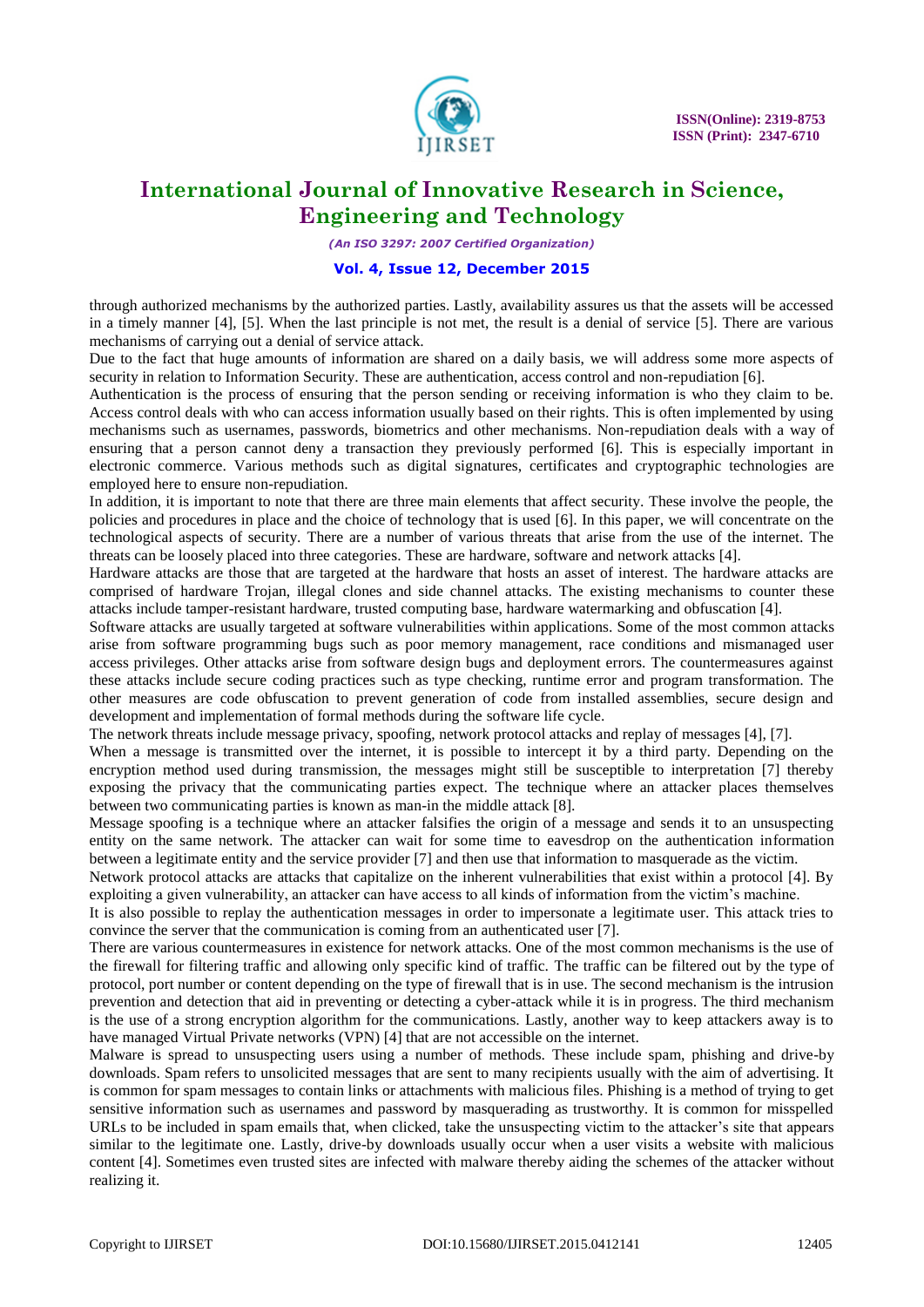

*(An ISO 3297: 2007 Certified Organization)*

### **Vol. 4, Issue 12, December 2015**

Related Work

A lot of systems have been developed across the world for use in investigative wings. The first system we will discuss here is the Secure Real Time Platform [9]. This is shared by five countries and allows them to share biometric information for international fugitives. The five countries that use this system are Canada, United Kingdom, United States of America, New Zealand and Australia.

The government of Argentina is currently discussing with CrossMatch to deploy an Identity Management System in the country [10]. It is expected that the system will offer both fingerprint and palm print biometrics. Crossmatch support for law enforcement agencies includes civil applicant background check, criminal booking and multi-factor authentication for sensitive parts of the application.

In Canada, MorphoBIS software by Morpho is being used in two police stations for paper-less responses and real time identification. This system supports both fingerprint and palm print technologies and is expected to include iris recognition in the near future [10]. It was developed using a Service Oriented Architecture (SOA), works best with Oracle 11g database and currently interoperates with other systems like the Automated Fingerprint Identification System (AFIS).

The Federal Bureau of Investigation (FBI) replaced the older Integrated Automated Fingerprint Identification System (IAFIS) with the New Generation Identification (NGI) in 2014. NGI supports both facial recognition and rapid DNA analysis in addition to the fingerprint and palm print recognition that the old system supported [11].

A team of researchers has developed a system called FaceSketchID. The system has been developed to be able to match suspect sketches with mugshot images in a database [12], [13]. This allows for quicker identification of criminals that were previously convicted. Australia also has a system that provides the police with fingerprint data. The system is called National Automated Fingerprint Identification System (NAFIS) [14]. This system is earmarked to the replaced by another system that provides more biometric support.

Another system used by the Police in the USA is the AlaCOP portal. The portal is a state-wide umbrella application used in the state of Alabama by a group of applications running within the state [15]. The system uses a system called ADAPT to provide a single sign on for any registered officer within the state.

It is clear from some of the systems above how beneficial they are in fighting crime both collectively with other countries and also within each country's border. The second thing that stands out is that all of the above systems have been developed and deployed in the developed countries. We will now look at some systems that have been developed within Africa in similar conditions to those of Zambia – the area of study.

The first system we look at was developed at the Makerere University of Uganda under the ARMS project. The system is called the Uganda Police Force Crime Records management System (PFCR). The main purpose of this system is to improve the efficiency of crime records within the Ugandan police. Before it was implemented, there was limited capacity for tracking cases, no crime intelligence, possibilities of evidence tampering and no way of carrying out retrospective reporting. The various parts of the systems that are currently supported are the traffic department, crime intelligence and investigations and the minor contraventions unit [16].

The second system we examine was also developed in Uganda. The name of the system is the Traffic Case management System (TCRIS) [17]. As implied by the name, TCRIS focuses on the management of traffic related documents. Its main purpose is to automate the processes that have previously been handled predominantly using paper based mechanisms. The system is designed to have a centralized database that can be accessed by the Migrations department, Bank of Uganda and Uganda Revenue Authority. Technically, the system is developed using a Visual Basic front end application and a SQL Server 2005 database backend.

In Namibia, a group of researchers developed a system to help the police with automation of the paper processes. In addition to crime management and reporting, the system is also able to support crime mapping through GIS. The application supports mobile devices [18].

Having explored some of the existing similar system, we will dive into the proposed system. The remainder of this paper will highlight some business processes for the Zambia Police Service. Based on these processes, a prototype will be presented showing how security has been included in the system.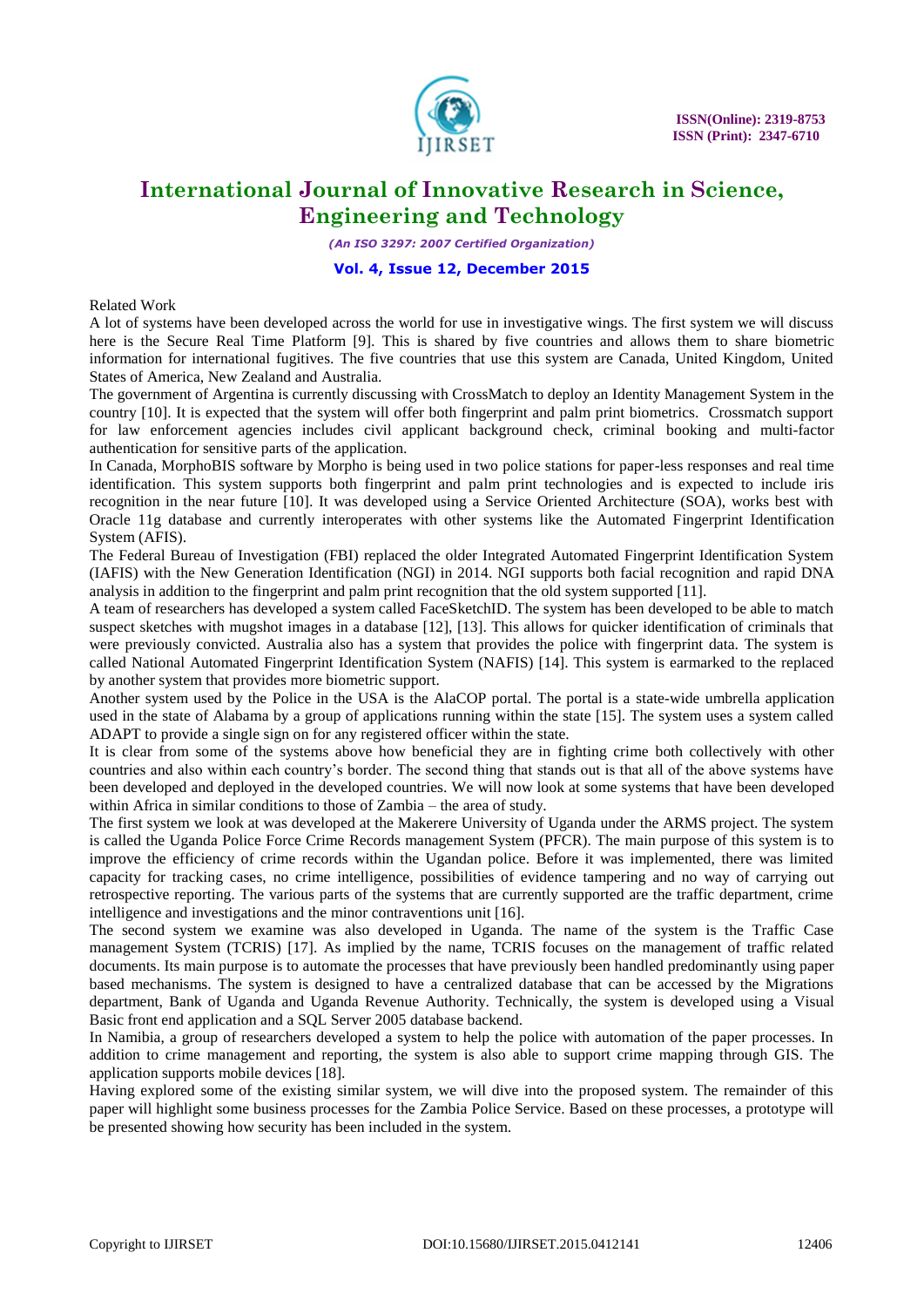

*(An ISO 3297: 2007 Certified Organization)*

#### **Vol. 4, Issue 12, December 2015**

#### III. **METHODOLOGY**

#### A. *BASELINE STUDY*

The first component of this study was carried out using qualitative and quantitative methodologies. Some questionnaires were distributed to gather specific information from police stations. Additional information was collected using oral interviews carried out one on one with some police officers selected by their role.

The study was conducted in Zambia. The country is landlocked and shares a border with eight other countries. With an area of 752, 612 km2 [19] and a population of about 15.5million people [20]; the country has ten provinces, two of which are highly urbanized. This study was conducted in Lusaka, the capital city of Zambia. The population density of the city is 100 people per square kilometer and has a population of about 2.8million people [20].There are over twenty police stations in Lusaka. For the purpose of this study, eight police stations were chosen based on their size and location. Half of the stations were big and the other half was relatively small police posts. The rationale behind this was to capture business processes from police stations of different sizes in order to come up with a solution that optimizes the processes for both scenarios. After the data was collected, it was analyzed using Microsoft Excel.

### B. *SOFTWARE DEVELOPMENT*

The method of choice for the development process was Agile Software Development Life Cycle (ASDLC). This was because of the constant interaction with the would-be users during the course of development. This certainly helped with getting feedback from the point person that we worked with thereby helping to improve the application further through the constant iterations.

### C. *BUSINESS PROCESS MAPPING*

The prototype is designed to run as a three tier application comprising the user interface, the business logic and the database layers. The business processes are built into the business layer of the application.



**Figure 1: Context Architectural Diagram of the Proposed System**

Fig. 1 above shows the context architectural diagram of the proposed prototype. The system is generally accessed via a network through the browser. In order for a user to be able to scan fingerprints, they must have a scanner connected to their device. The prototype has been tested with the DigitalPersonaU4500 running of Windows 7, 8 or 10.

In order to ensure secure access to the system, the prototype uses Secure Sockets Layer communication between the clients and the server in order to ensure encryption of the transmitted data and hence improve on privacy or confidentiality. The communication will use digital certificates for authenticating communication between the server and the clients. The management of the certificates will be handled by a Trusted Third Party. In addition to this, the proposed server implementation involves including a dedicated Firewall server to filter all data coming through to the system server.

We will now look at some of the functionality that the prototype will provide but before that, we identify the main actors. These are the Enquiries Officer, Records Officer, Criminal Investigation Detective, and the Criminal Investigation Officer. These are the individuals that will interact with the system directly.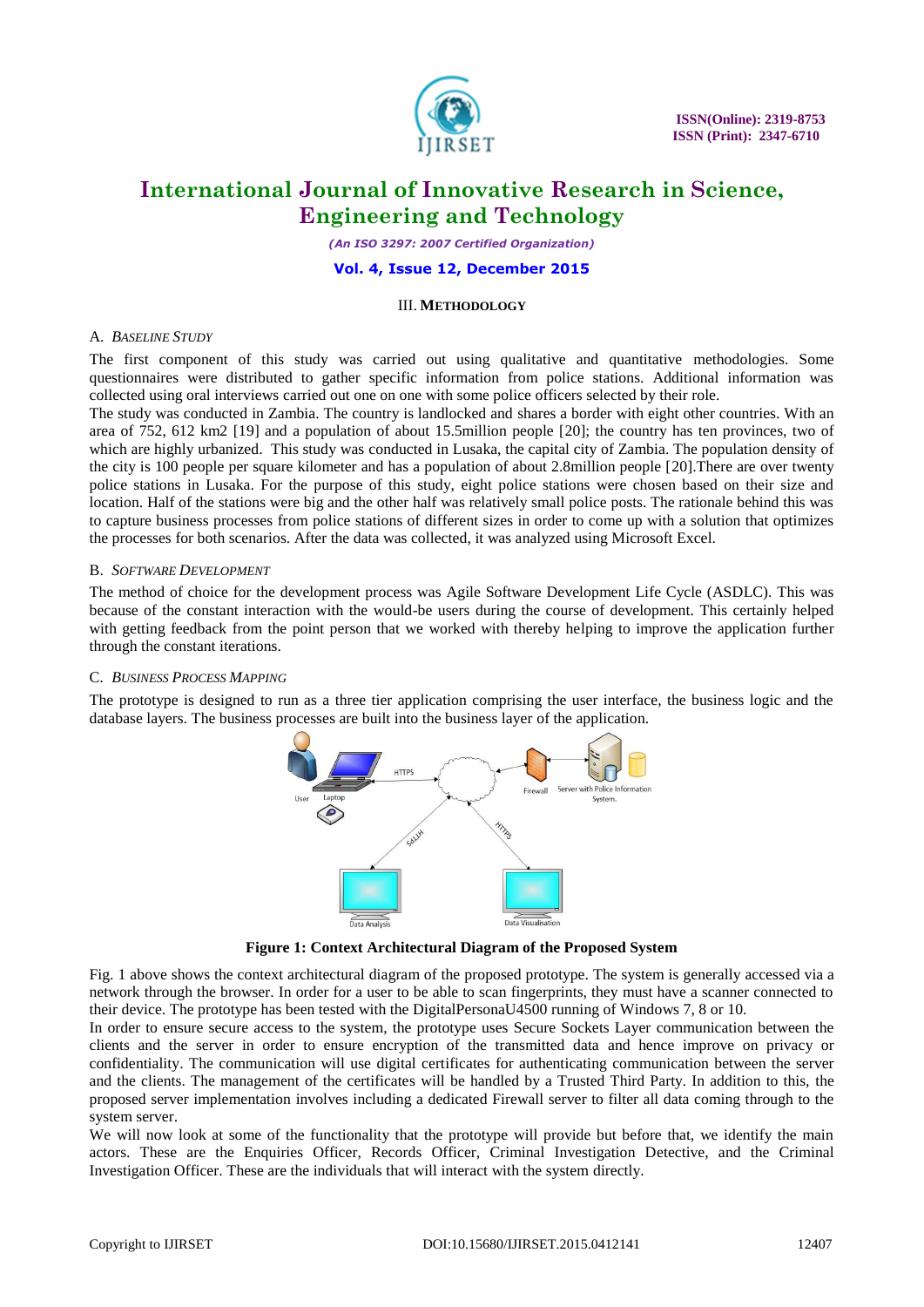

*(An ISO 3297: 2007 Certified Organization)*

### **Vol. 4, Issue 12, December 2015**

*Enquiries Officer:* The Enquiries Officer (EO) sits at the enquiries point of the police station. One of the main roles of the enquiries officer is to enter complaints that are reported by the people coming to the police. A police statement is usually collected and kept for future reference. This step is crucial to the steps that follow in the investigations process of the case.

*Records officer:* The Records Officer (RO) sits in the registry section of the Police station. Among the responsibilities of the RO are to enter new cases into the registry. A paper form is typically filled out specifying the case details. The RO is also responsible for creating the Case Registry Number (CRN) which is generated from the register. In addition, the RO is responsible for creating the case docket to officially open a case.

*Criminal Investigation Detective:*The Criminal Investigation Detective (CID) is responsible for the assignment of cases to the Criminal Investigations Officer (CIO). A case is assigned to the appropriate CIO based on the number of cases they are currently handling. The case is worked on after the assignment process is completed.

*Criminal Investigations Officer:* The Criminal Investigations Officer (CIO) is responsible for the creation of the "warn and caution" statement that is issued to the person who has been reported in that specific case. After the "warn and caution" statement, the CIO officially charges the suspect with the appropriate charge based on the nature of what was reported. In addition to this, the CIO is also responsible for issuing the Police Bond to the suspect if the crime in question is eligible for one. Finally, the CIO is responsible for managing the criminal docket that contains all the details about the case from the time the Records Officer creates it. This means he will update it until the point when the docket is closed.

With regards to the security implementation, all users will be required to provide their identity before they can access the system by way of login. Once they login, they will only have access to a certain part of the system. The prototype implements Role-Based Access Control security hence only what a user is allowed to access will be visible to them.

We will now look at some of the business processes that depict the workflow in the criminal investigation assignment process as currently performed by the four identified actors.

The first process is the general criminal investigation process. The process begins with the Enquiries Officer as he enters a new complaint and takes a statement of the witness from the complainant. Thereafter, the Enquiries Officer requests the CID for permission to have the case investigated. If the CID grants this request, the Records Officer creates a new case and generates a CRN for the case. If the request is not granted, the case is not opened for investigation. He then further adds complainant's details to the docket that is opened and then returns the docket to the CID. At this point, the CID assigns the case to a CIO at which point the investigation is initiated. If there is enough evidence to make a case, the suspect is charged otherwise the charges are dropped. If the suspect is charged and the suspect is eligible for bail, a police bond is issued to the suspect.

The next process we look at is the medical examination of rape and defilement case. The business process is similar to the generalized criminal investigations process flow. Up until the assignment of the criminal case, the processes remain the same. When the case has been assigned to a CIO, a request is made for a medical examination to be carried out by a medical doctor. The paper form that is filled out at this point is the Report of Medical Examination of Rape/Defilement that is completed in triplicate. Once the medical examination has been performed, the report is added to the case docket. Based on the outcome of the medical examination, the CIO will either charge the suspect or drop the case from being investigated. Just like in the previous business case, a police bond request will be considered based on whether the user qualifies and more importantly the position of the laws of Zambia on the crime in question.

We will now look at the brought in dead business process. The process begins with the Records Officer by filling out the Brought in Dead Certificate. The certificate is supposed to contain remarks from a doctor that declared the individual dead as a legal requirement. The certificate contains bio-information about the dead individual as well as the probable cause of the death. The cause of death is classified as either a natural death or a sudden death.

The next form that is filled out by the Records Officer is the Transfer of Dead Body for Burial form. The form contains details about the informant of the death as well as details of the cause of death. The form also contains information about the person that handled and declared the body of the deceased individual free from contagious diseases. The Officer in Charge is required to sign and stamp this form. After this, the Informant signs on the form to complete the entire workflow.

The next business process is for a general affidavit.The process begins with a request from a citizen for a general affidavit. An affidavit is a sworn statement that is signed by the user in order to back some important pieces of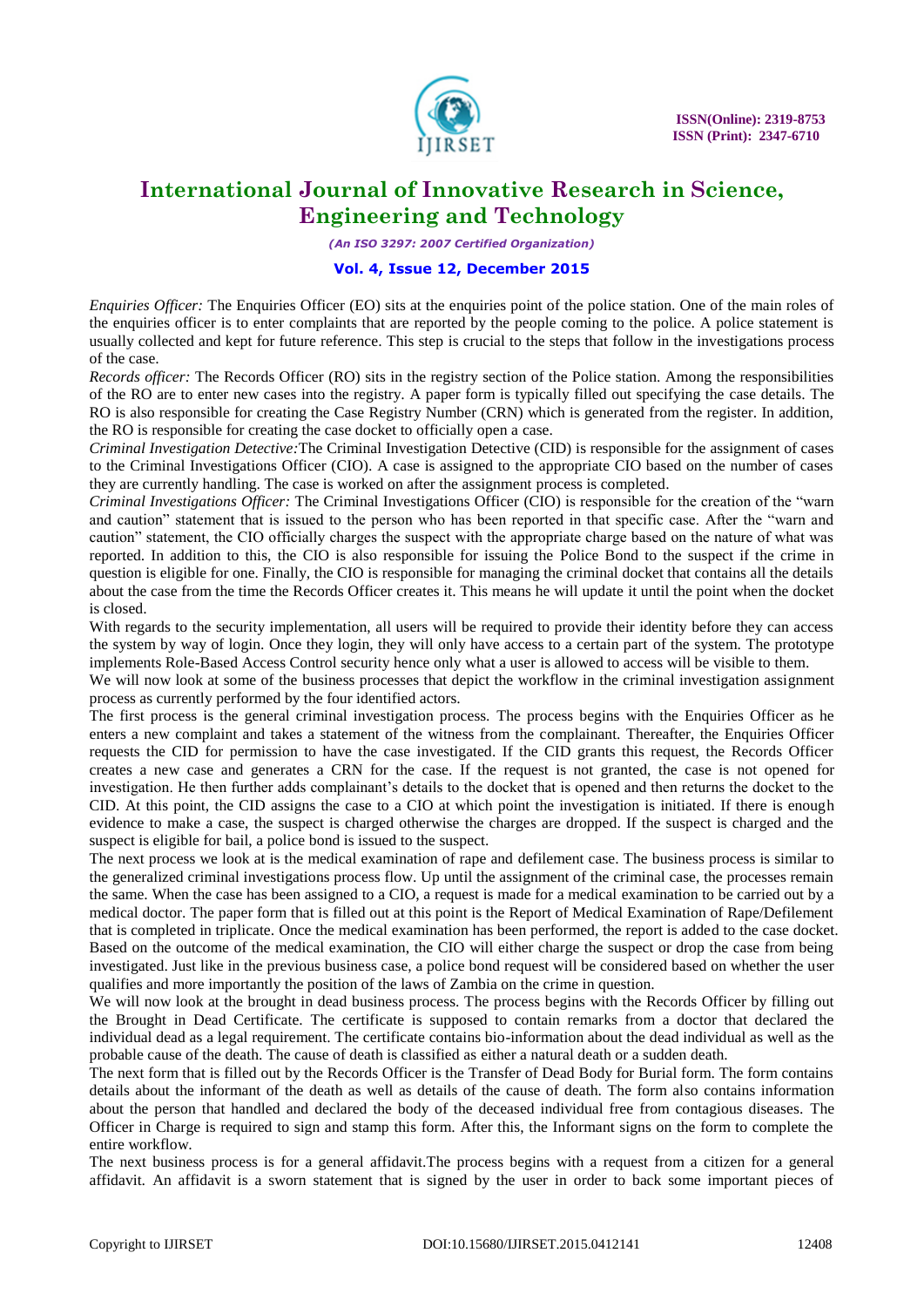

*(An ISO 3297: 2007 Certified Organization)*

### **Vol. 4, Issue 12, December 2015**

information they declare to be factual. For instance, an affidavit may be used during the presentation of evidence in the court of law. Although affidavits come in different flavors, the specific type of affidavit covered in this research is the general affidavit.

After the citizen requests for an affidavit, the form is presented to him or her on behalf of the Commissioner of Oaths to fill out. Once the form is filled out, the form is signed and stamped. The form contains the full names, residential address and the postal address of the individual requesting for the affidavit. In addition, the form also contains information regarding the reasons for swearing and an oath and affirmation statement from the requesting party.

We will now discuss the design of the prototype based on the use cases and process flows outlined above. In this section, we will discuss the overall system composition.



**Figure 2: Prototype Architecture**

Fig. 2 above shows the architectural diagram for the prototype. Some subsystems have been left out of the diagram as they are earmarked for future implementations. These include the forensics unit and the dispatch units. The user interface (UI) package represents the visible part of the application that the user is able to interact with. The UI is connected to the business processing subsystem and the utility package. The business processing subsystem handles the processing of the requests and ensures that the application conforms to the workflow of the Zambia Police Service. The Utility package provides some functions that aid in various tasks that are required on a regular basis such as system logging.

The biometrics subsystem handles the capture of fingerprint biometrics from the prototype. An example of when this subsystem is used is during the capture of criminal suspect fingerprints and during a civil job application background clearance process. The data subsystem handles the saving, retrieval and update of data for various parts of the application. The main subsystems that require data to be persisted include the forms, case and traffic management. The administration subsystem is responsible for managing the system as a whole.

The security subsystem is responsible for the management of the security related functionality of the system. Once a user is assigned a role, the user will only have access to a limited view of the application. Every role is associated with a specific set of permissions.

#### IV.**RESULTS**

### A. *BASELINE STUDY*

The survey aimed to determine if an electronic system can be used in the current settings of the Zambia Police Service. Therefore, it was vital to assess the levels of ICT skills within the police workforce. Secondly, the prototype aims to aid in alleviating some security flaws within the current paper intensive workflows and hence one aspect of the survey focused on security mechanisms within the police service.

The resultsfor the access and availability of development opportunities and infrastructure respectively for the police officers shows that 24% of the respondents had formal basic computer training. 7% of the respondents had received cyber security training and 5% have access to staff development opportunities.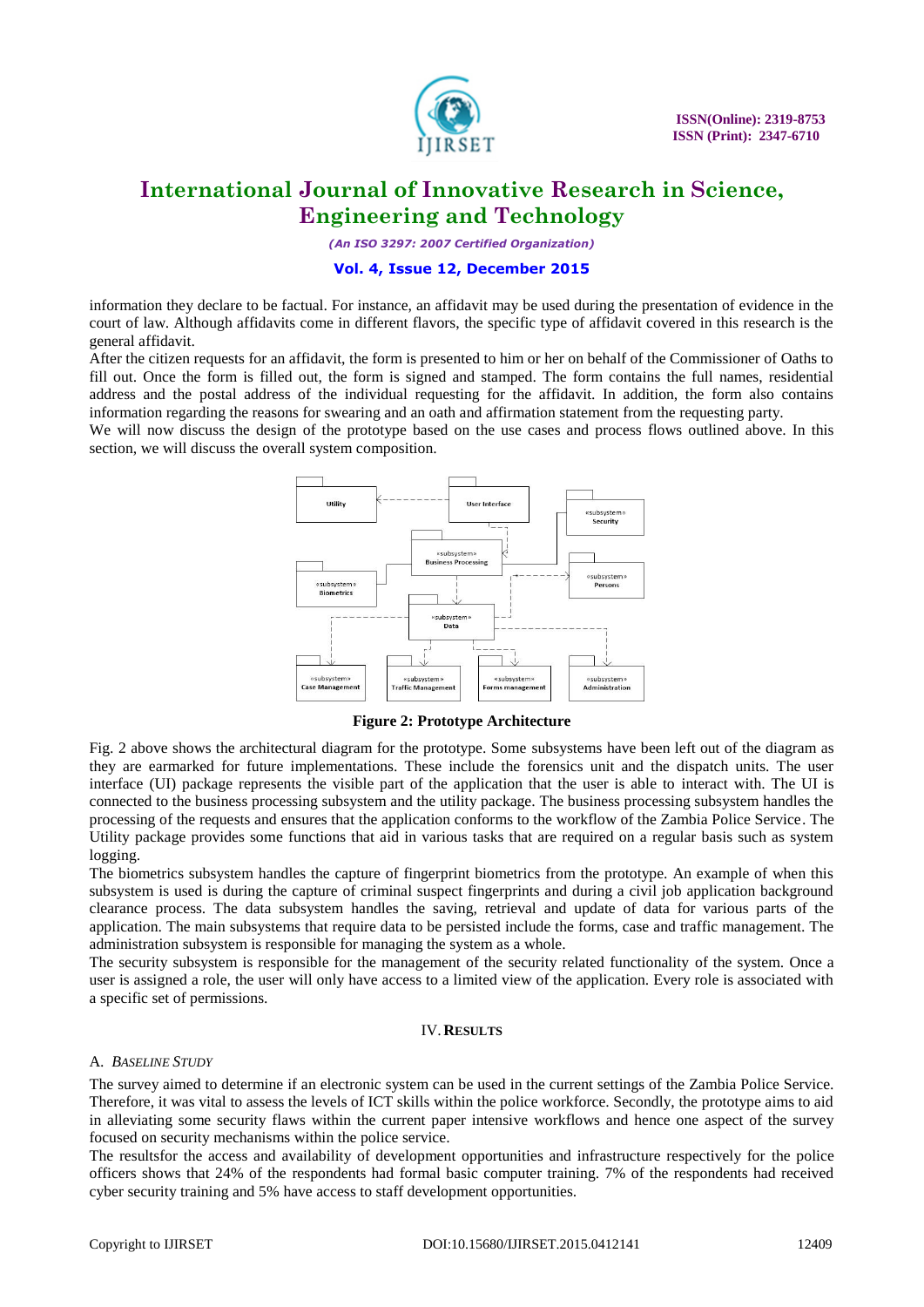

*(An ISO 3297: 2007 Certified Organization)*

### **Vol. 4, Issue 12, December 2015**

According to the survey, 71% of the respondents do not have a work designated email address. The results also showed that 39% of the users use their personal emails for work communications. This is a security concern when we begin to examine how sensitive the information in question is.

The results showed that 36% of the respondents use their personal devices for storing work related documents. This is with the background that 58% of the respondents say they do not have a network administrator to help configure security on these devices and 17% not being aware about the presence of a network administrator.

The study also looked into modes of sharing documents within the police. Results showed that 81% of the respondents share their documents physically, 7% use their email for sending documents, 5% use social media and 12% use a central shared directory on a network.

In this study, we also looked at the mechanisms that are currently in place to help with access to documents within the police. Due to the high rate of sharing documents physically, the physical security mechanisms are equally high at 55%. The usage of electronic media is evident despite the low numbers.

### B. *PROTOTYPE DEVELOPMENT*

The prototype has been developed using the business processes described in chapter III. The application uses MySQL for the backend and Java Server Pages for the frontend. Bootstrap has also been used in the frontend for a better look and feel of the application. After a user has logged in, they are presented with a menu from which they can choose specific tasks they wish to perform. The menu comprises of the Form, Case and Traffic management. It also has the Forensics, Dispatch, Reports and Administration menus.

Form management is the menu under which various paper forms have been placed for easy electronic access. All the forms related to the business processes identified above have been included under this menu. Case management menu has all the recording relating to maintaining criminal case records. Traffic management helps to manage traffic offense records. The administration menu is used for general management of the system.

We will look at some of the aspects of the system that have already been implemented. The form management screen has been implemented. From that screen, a user can enter a document from a list of existing forms. We will now look at some of these forms. The forms that are part of the prototype are the criminal form, civic application clearance form, statement, disposal of exhibit, police bond or recognizance, medical examination for rape/defilement, general affidavit, brought in dead and transfer of dead body for burial forms.

#### V. **DISCUSSION AND CONCLUSION**

The main aims of this study was to determine the business processes for the Zambia Police Service, assess the current security risks and implement a prototype to support the police in automating their processes in a secure manner.

In order for the workforce to effectively migrate to an electronic system, more work will have to be done in terms of training. From the results, only 24% of the respondents have received formal computer training. This might not be the best metric for measuring computer literacy however because some people may be computer literate but yet have not received any formal training. The access to development opportunities came at 5%. There is need for more government will to help police officers improve on their skills especially with the Zambian government's move towards e-Governance.

Lastly, there is a major security risk regarding the usage of personal emails and devices for work related communications and document storage respectively. Proper measures will need to be put in place in order to ensure confidentiality and integrity of the information that is shared so as to enjoy the resulting benefits of non-repudiation, data integrity and privacy.

Some of the obvious missing policies within the stations that were surveyed are the network policy, Bring Your Own Device (BYOD) policy and email policy. The national ICT policy provides a guide to managing ICT within the government institutions and the next steps will be for the Police to bring the policy home and customize it for the employees. In addition to that, there will be need for sensitizing the police officers about what their role will be.

Finally, a prototype was developed that implements the business processes covered in this paper. Security has been integrated into this prototype right from the design to the point of programming in order to assure secure process flows within the Zambia Police Service.